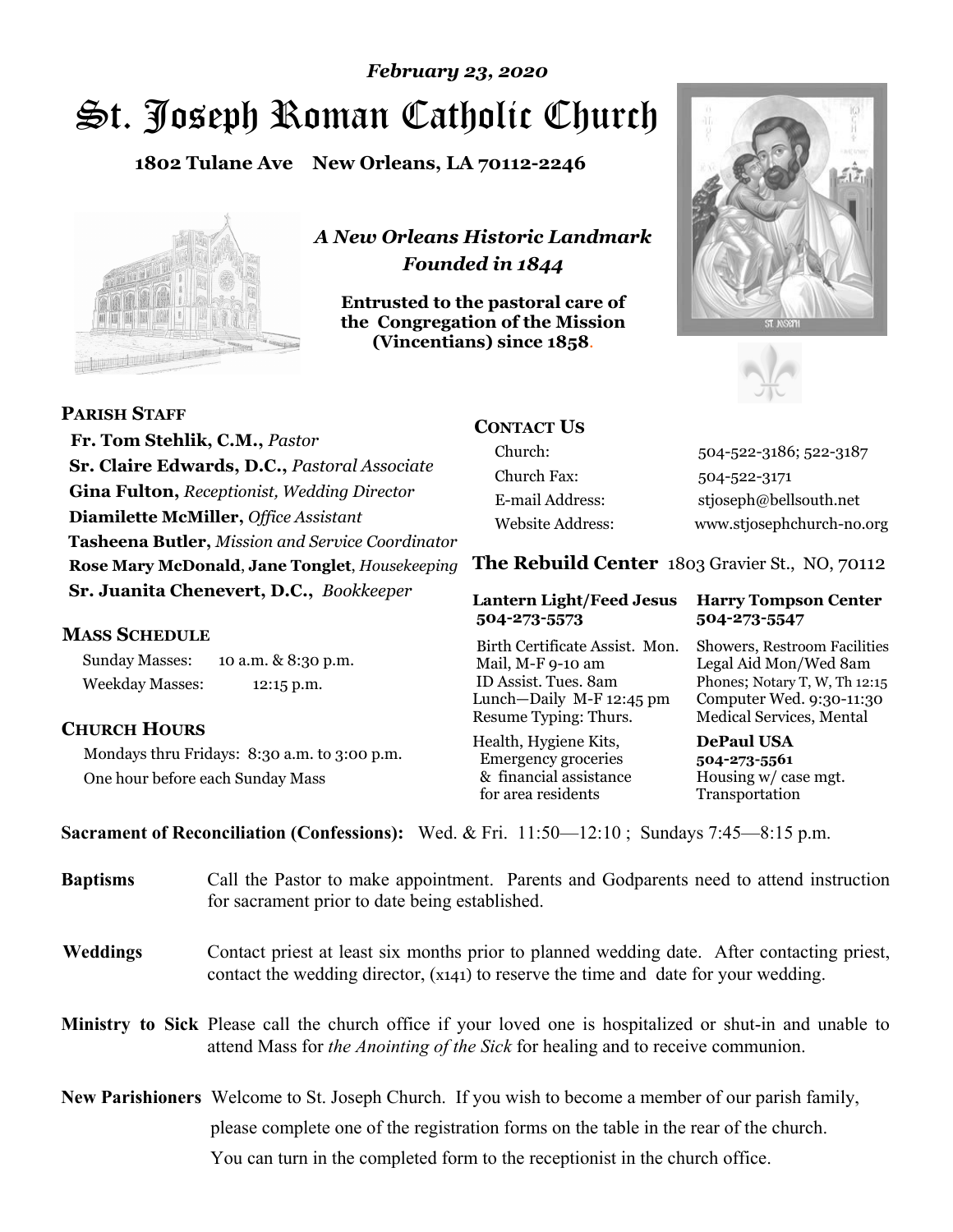# **Seventh Sunday in Ordinary Time February 23, 2020**



 **10:00 am** *Pippy Sanders; Junior Taylor +; Rosalie Blady +; Ted Kirn +; Maryann Cook +*  **8:30 pm St. Joseph Parishioners, Living & Deceased** 

| Monday, February 17, 2020—<br>12:15 p.m. Church Closed | <b>READINGS FOR THE WEEK</b><br><i>Feb 24</i> , One in Faith $\#1053$<br>Sunday, |
|--------------------------------------------------------|----------------------------------------------------------------------------------|
| Tuesday, February 18, 2020—                            | Monday: Js. 3:13-18; Ps. 19:8-15; Mk. 9:14-29                                    |
| 12:15 p.m. Church Closed                               | Tuesday: Js. 4:1-10; Ps. 55:7-23; Mk. 9:30-37                                    |
| Wednesday, February 19, 2020—                          | Wednesday: Joel 2:12-18; Ps. 51 Mt 6:1-18                                        |
| 12:05 p.m. Parishioners & Benefactors                  | Thursday: Dt. 30: 15-20; Ps. 1: 1-6; Lk 9:22-25                                  |
| Thursday, February 20, 2020—                           | Friday: Is. 58:1-9; Ps. 51; Mt. 9:14-15                                          |
| $12:15$ p.m. Virginia Salmon +                         | SaturdayIs. 58:9-14; Ps. 51; Lk. 5:27-32                                         |
| Friday, February 21, 2020-<br>12:15 p.m. Gaynell Robin | Sunday: Genesis 2:15-17; 3:1-7; Psalm 32<br>Romans 5:12-19; Matthew 4:1-11       |

**YOUR PRAYERS ARE ASKED FOR THE FOL-LOWING PARISHIONERS , WHO ARE IN NEED OF** 

 $J_1$   $\alpha$  10.10. James 3:13-18

#### **HEALING:**

 Dorothy Alexander, Beatrice Augustin, Anthony Blaise, Clarke Bordelo, Lawrence & Mamie Brown, Angelle Campbell; John Caron, Julianna Chevalier; Mary Duet, John & Kathleen Gebbia, Sylvia Daily-Powell, Joseph Delay, Terry Eggleston, Linda Elwood, Heather Faircloth, Frances Fiegler, Darrell & Ramona Ford, Donald Frazier, Mark Eiserloh, Shirley Gaither, Roselyn Hansen, Sarah Hollier-Watkins, Marvin Johnston, Jim Karam, Bill Kroetz, Ken Kussman, Nowell Lacking, Landy Lanza, James Leung, Andrew Marino, Sara Marino, Priscilla Martin, Karen McCoy, Hazel McMiller, Donna Moore, Maura O'Donovan, CHF, Tina Roderfeld, Bernie Saul; Pippy Sanders, Louise Sonnier, Mel & Gaspar Schiro; Theard Simms, Fr.

#### **SANCTUARY CANDLE AND MASS INTENTIONS**

 The Sanctuary Candle is burning this week to pray for the eternal rest of **Rosalie Blady.** To reserve a date to burn the Sanctuary Candle in memory of someone or for a special intention, please call the church office (522-3186). The Sanctuary Candle offering is \$15 for one week. The offering for Mass intentions is \$5.00 per Mass.

# **40 Day Journey of Lent**

40 Days of Lent are a symbolic ritual that go back to the Exodus journey of 40 years in the desert, tempted and tested as the people followed God in the Cloud by day and Pillar of Fire by night.

After his baptism, Jesus led by the Spirit, fasted in the desert, where he was tempted by the Evil One. During this time, he was fed by the Word of God, which prepared him for his ministry.

**Ash Wednesday** and Good Friday are days of fasting and abstinence of red meat for Catholics. The norms on fasting are obligatory from age 18 until age 59. Guidelines say that when fasting, a person is permitted to eat one full meal, as well as two smaller meals that together are not equal to a full meal.

In addition, **Fridays during Lent** are obligatory days of abstinence from eating red meat. The norms concerning abstinence from meat are binding upon members of the Roman Catholic Church beginning at age 14.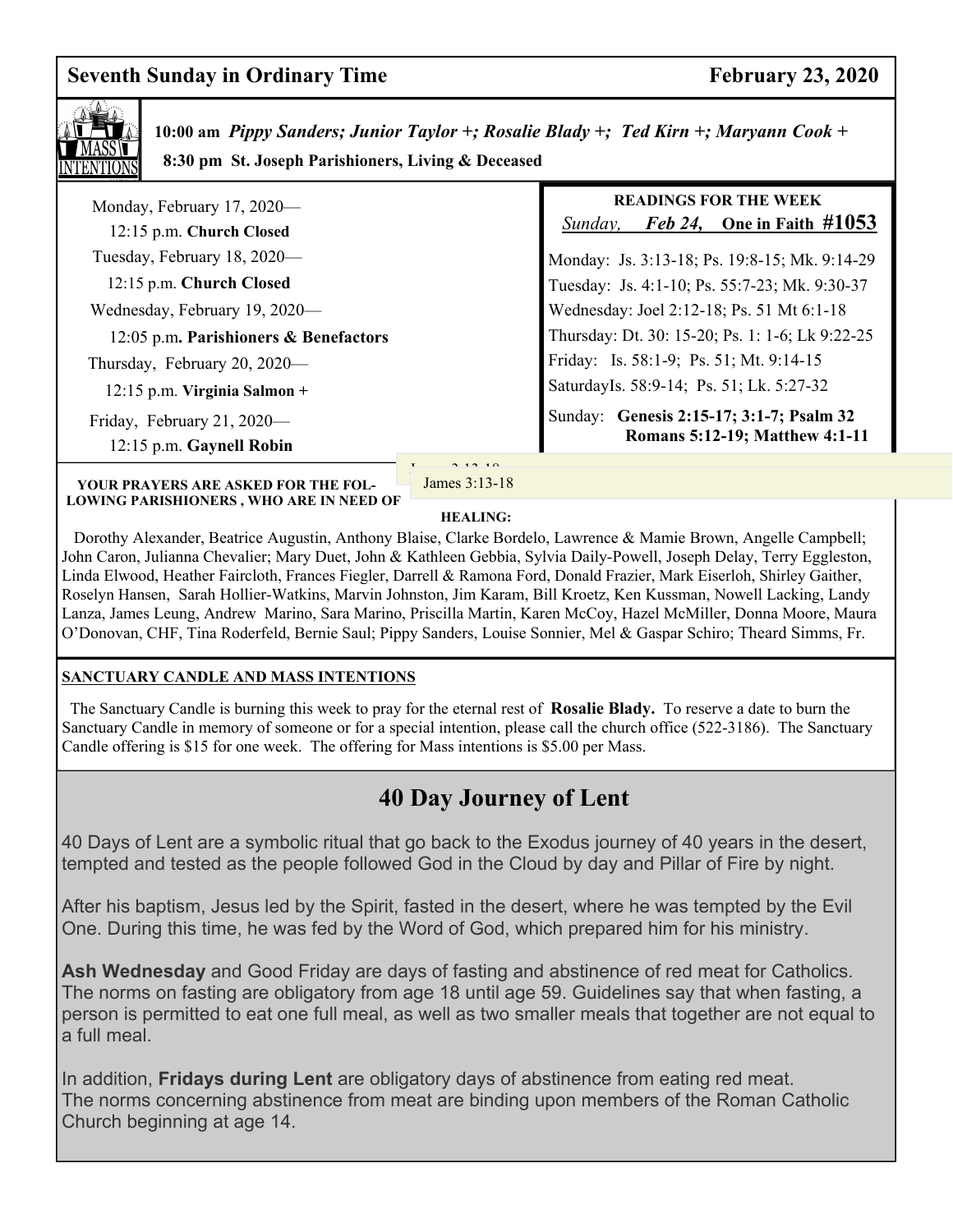God doesn't want our deeds; God wants the love that prompts them. —St. Teresa of Ávila

## *PARISH CALENDAR*

 **Ash Wednesday** Feb. 26 Day of Fasting and Abstinence Mass at 12:05 pm and 6:30 pm

**TREASURE & STEWARDSHIP**

 **Sunday, February. 17 ……...\$ 4,972.00** 

 *Thank you for your generosity!* 

**St. Joseph Altar** In preparation for the Feast of our Patron, St. Joseph, please stop by the table in the entrance and pick up a tag to contribute to the Altar. Part of the tradition is that everything is shared or donated as a sign of gratitude and thanksgiving to God who helps us thru the intercession of St. Joseph who cared for Mary and Jesus here on earth.

**Lenten Spirituality/Soup/Community Series**– During the Wednesdays of Lent we will pray together and reflect on Vincentian Spirituality. Sessions begin at 5:10 include presentation, prayer and are followed by Soup/bread dinner. Dates: March 4, 11, 18, 25; April 1, 8. All are welcome!

Please **pray for the Catechumens** (those preparing to enter the Church): Deidra, John, Jose, Judy, Ken, Michelle, Mindy, Rick, and Tim.



 *Thanks for supporting the Catholic Schools Special Collection*

#### **CHARTER FOR THE PROTECTION OF CHILDREN AND YOUNG PEOPLE**

bombarded with words, let us take the sacred words we hear today to heart. May these words strengthen our faith and make that faith as solid as that house built on rock.

In response to the Charter for the Protection of Children and Young People from the United States Conference of Catholic Bishops, the Archdiocese of New Orleans continues to make the Hot Line available for anyone who has been hurt or sexually abused by anyone who works for the Church. The Hot Line continues to be available; the number is (504) 522-5019. In continuing our commitment to support and to heal, we invite and encourage individuals who have been hurt or sexually abused recently or in the past by clergy, religious or other employees of the Archdiocese to call our Hot Line and your message will be received confidentially by a mental health professional. Anyone can make a direct call during regular business hours to the Victims' Assistance Coordinator at (504) 861-6253.